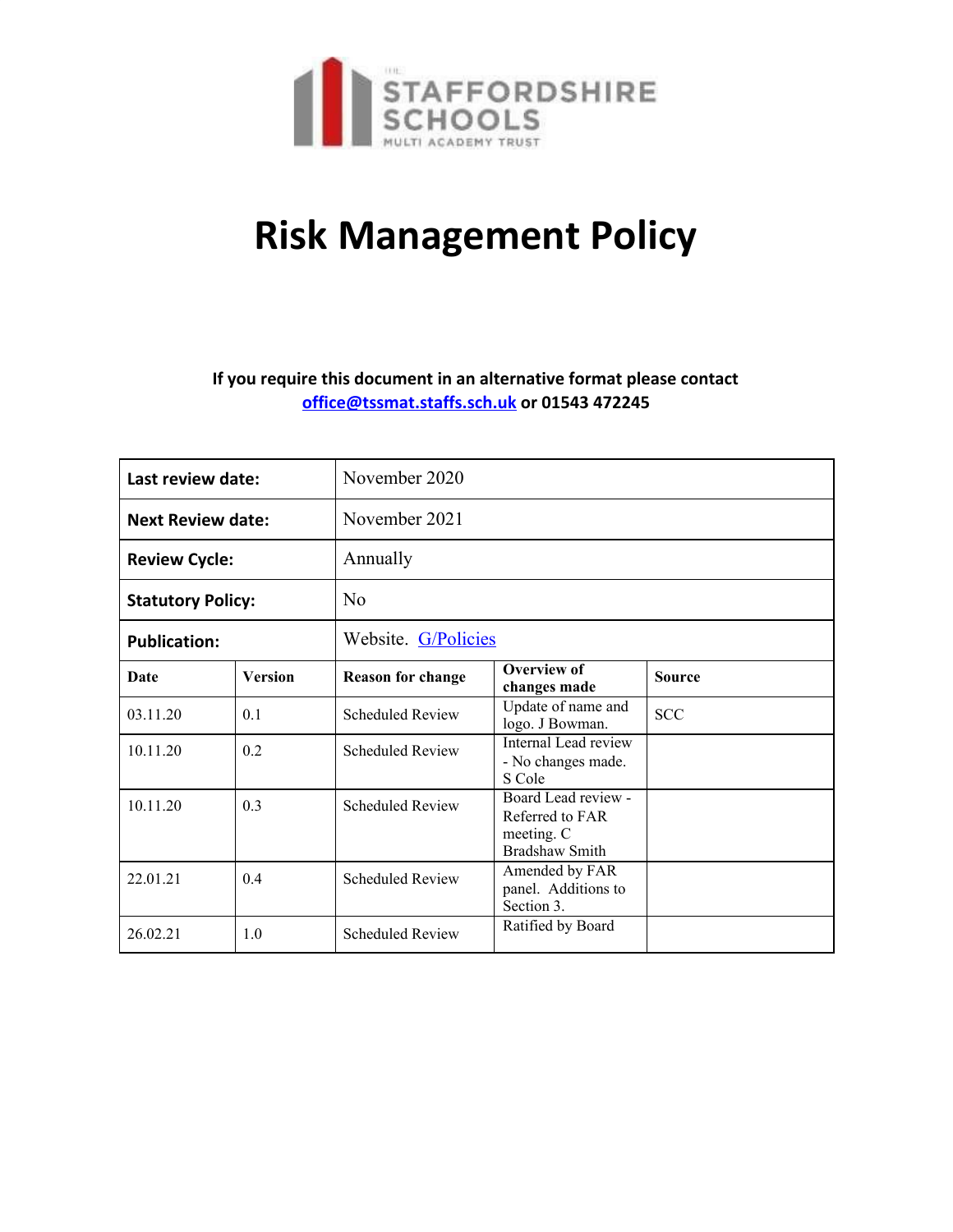## **1. Purpose of this document**

This risk management policy (the policy) forms part of the Trust's internal control and corporate governance arrangements.

The policy explains the Trust's underlying approach to risk management, documents the roles and responsibilities of the Board of Directors and the Members, and other key parties. It also outlines key aspects of the risk management process, and identifies the main reporting procedures.

In addition, it describes the process the Board of Directors will use to evaluate the effectiveness of the Trust's internal control procedures.

#### **2. Underlying approach to Risk Management**

The following key principles outline the Trust's approach to risk management and internal control:

- The Board of Directors has responsibility for overseeing risk management within the multi academy trust as a whole.
- An open and receptive approach to solving risk problems is adopted by the Board of Directors.
- The Chief Executive Officer and Senior Leadership Team support, advise and implement policies approved by the Board of Directors.
- The Trust makes conservative and prudent recognition and disclosure of the financial and non-financial implications of risks. Each paper to the Board of Directors is required to include a section on any key risks in relation to the proposal.
- Key risk indicators will be identified and closely monitored on a termly basis by the Board of Directors.

## **3. Role of the Board of Directors**

The Board of Directors has a fundamental role to play in the management of risk. Its role is to:

| <b>Roles</b>                                                                                                                       | <b>Agreed Responses</b>                                                                                                                                                                                                                 |
|------------------------------------------------------------------------------------------------------------------------------------|-----------------------------------------------------------------------------------------------------------------------------------------------------------------------------------------------------------------------------------------|
| a) Set the tone and influence the culture of risk<br>management within the Trust. This includes:                                   |                                                                                                                                                                                                                                         |
| determining whether the Trust is 'risk<br>$\bullet$<br>taking' or 'risk averse' as a whole or on<br>any relevant individual issue; | The Trust is Risk Averse, while recognising we are an<br>open and dynamic Trust that can never remove all<br>risk. We proactively manage risks on an individual<br>basis at the time they arise, through experience and<br>consultation |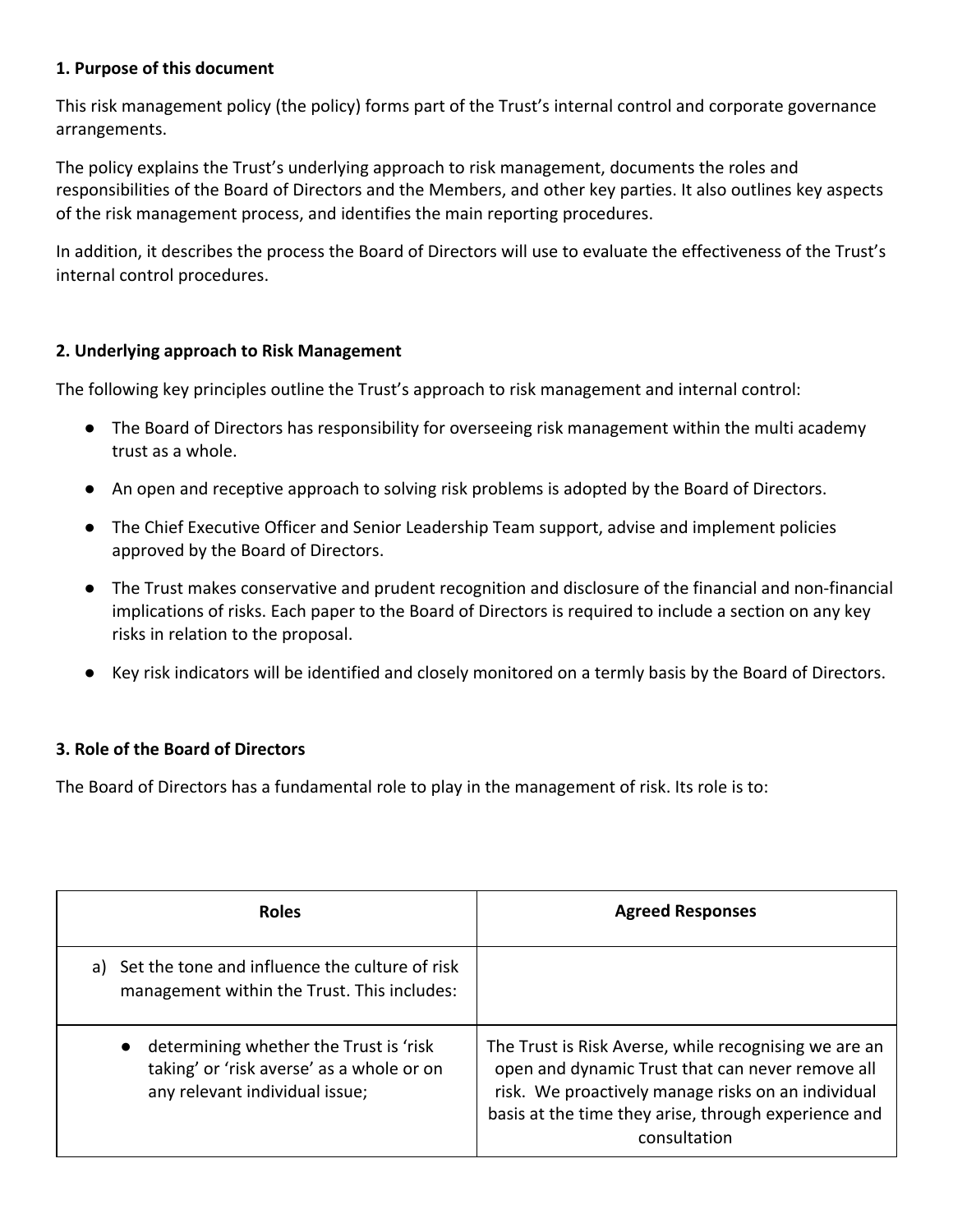|    | determining what types of risk are<br>acceptable and which are not                                                                                    | Unacceptable risks are outlined in our<br>comprehensive policies, including:<br>Financial<br><b>Health and Safety</b><br>Children and staff welfare<br>Safeguarding             |
|----|-------------------------------------------------------------------------------------------------------------------------------------------------------|---------------------------------------------------------------------------------------------------------------------------------------------------------------------------------|
|    | setting the standards and expectations of<br>staff with respect to conduct and probity                                                                | Via the following Policies:<br>Directors Code of Conduct<br>Employee Handbook<br>Harassment & Bullying Policy<br>Performance Management Policy<br><b>Staff Behaviour Policy</b> |
|    | b) Determine the appropriate risk appetite or<br>level of exposure for the Trust.                                                                     | The Trust is Risk Averse, as detailed in point a above                                                                                                                          |
| C) | Approve major decisions affecting the Trust's<br>risk profile or exposure.                                                                            | Via the following Policies:<br><b>Accounting Policy</b><br><b>Finance Policy</b><br><b>Scheme Of Delegations</b><br><b>Risk Management Policy</b>                               |
|    | d) Monitor the management of significant risks<br>to reduce the likelihood of unwelcome<br>surprises.                                                 | Via regular Board Meetings and/or Risk Register<br>Review Meetings, including a comprehensive line by<br>line audit of the Risk Register every 12 months.                       |
| e) | Satisfy itself that the less significant risks are<br>being actively managed, with the appropriate<br>controls in place and working effectively.      | Via Board Meeting or Risk Register Review Meeting.<br>This is also included in the annual Trust audit                                                                           |
| f  | Annually review the Trust's approach to risk<br>management and approve changes or<br>improvements to key elements of its<br>processes and procedures. | This is done at board meetings, especially the FAR<br>meeting, as above with a 12 month line by line Risk<br>Register review                                                    |
| g) | Review and evaluate the key risks identified<br>by the Board.                                                                                         | Via the Risk Register held dynamically on the school<br>servers                                                                                                                 |
|    | h) Review the Trust's Risk Register on a termly<br>basis.                                                                                             | Via Board Meeting or Risk Register Review Meeting<br>as above                                                                                                                   |
| i) | Report annually on the Trust's systems of<br>internal control and Risk Register.                                                                      | Via the Annual Report                                                                                                                                                           |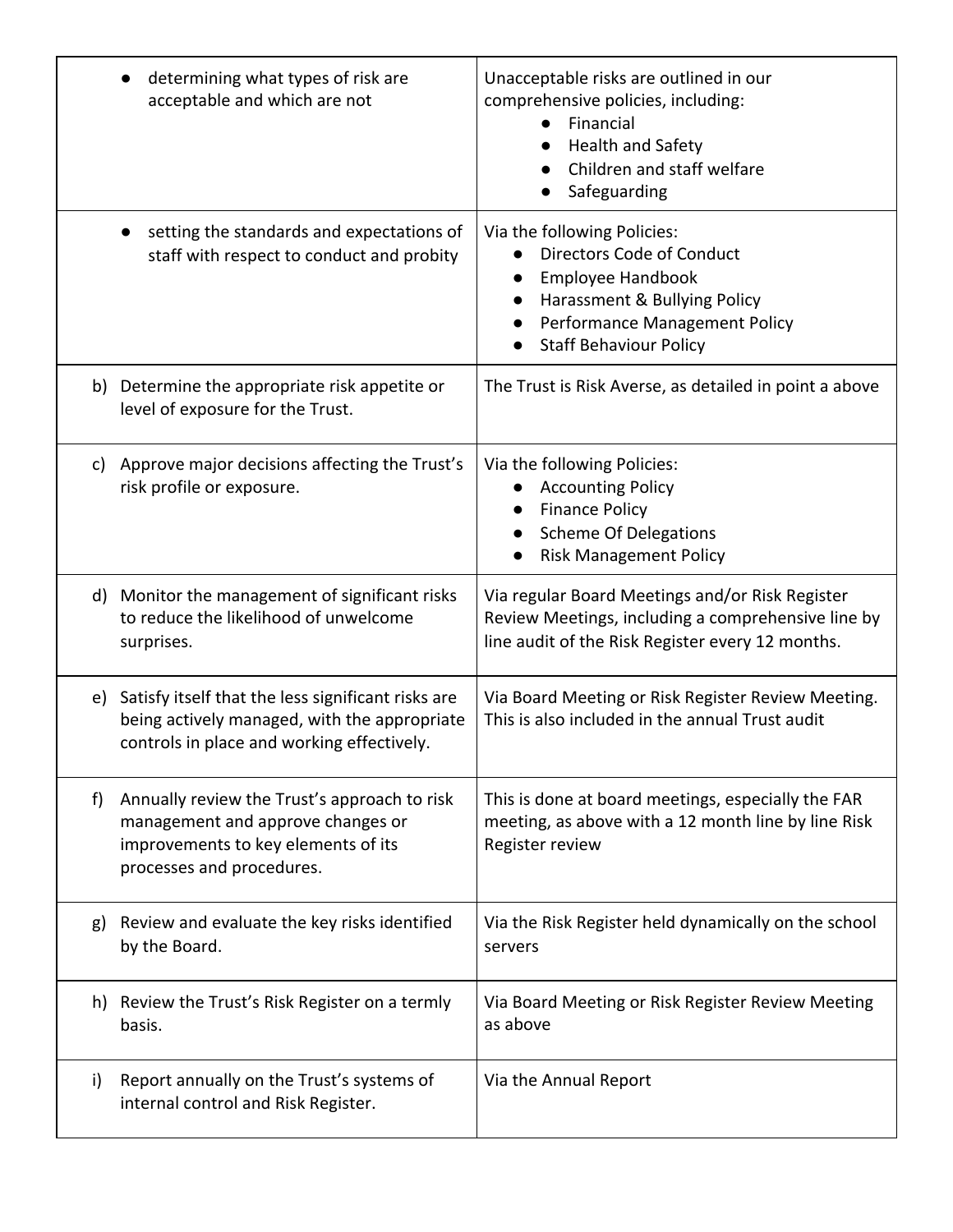|    | Monitor the work of internal and external<br>audit in respect of risk.     | Via the Audit Terms of Reference |
|----|----------------------------------------------------------------------------|----------------------------------|
| k) | Develop and implement policies on risk<br>management and internal control. | Via the Risk Management Policy   |

## **4. Risk Management as part of the system of internal control**

The system of internal control incorporates risk management. This system encompasses a number of elements that together facilitate an effective and efficient operation, enabling the Trust to respond to a variety of operational, financial, and commercial risks. These elements include:

## **Policies and procedures**

Attached to significant risks are a series of policies that underpin the internal control process. The policies are set by the Board and implemented and communicated by senior leaders to staff. Written procedures support the policies where appropriate.

## **Termly reporting**

Termly reporting is designed to monitor key risks and their controls. Decisions to rectify problems are made at regular meetings of the Board of Directors.

## **Business planning and budgeting**

The business planning and budgeting process is used to set objectives, agree action plans, and allocate resources. Progress towards meeting business plan objectives is monitored regularly.

## **High level risk framework (significant risks only)**

This framework is compiled by the Board of Directors and helps to facilitate the identification, assessment and ongoing monitoring of risks significant to the Trust. The document is formally appraised annually by the Board of Directors but emerging risks are added as required, and improvement actions and risk indicators are monitored.

#### **Risk Register**

The document is formally appraised each term but emerging risks are added as required, and improvement actions and risk indicators are monitored regularly.

#### **Internal audit programme**

Internal audit is an important element of the internal control process. Apart from its normal programme of work, internal audit is responsible for aspects of the annual review of the effectiveness of the internal control system within the Trust.

#### **External audit**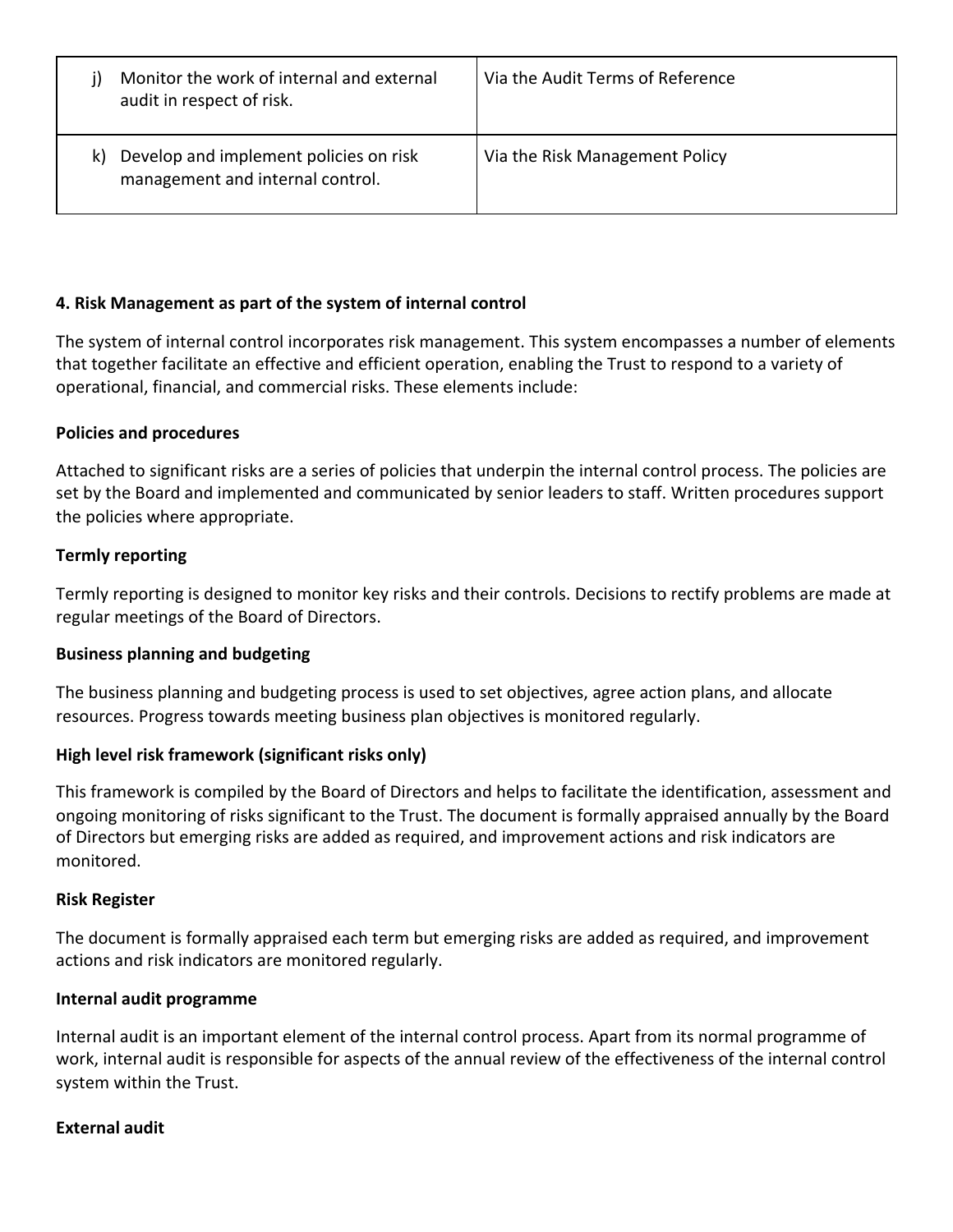External audit provides feedback to the Board of Directors on the operation of the internal financial controls reviewed as part of the annual audit.

## **Third party reports**

From time to time, the use of external consultants will be necessary in areas such as health and safety, and human resources. The use of specialist third parties for consulting and reporting can increase the reliability of the internal control system.

## **5. Annual Review of effectiveness**

The Board of Directors is responsible for reviewing the effectiveness of internal control of the Trust.

For each significant risk identified, the Board of Directors will:

- Review the previous year and examine the Trust's track record on risk management and internal control.
- Consider the internal and external risk profile of the coming year and consider if current internal control arrangements are likely to be effective.

In making its decision, the Board of Directors will consider the following aspects.

- a) Control environment:
	- the Trust's objectives and its financial and non-financial targets;
	- organisational structure and calibre of the Members;
	- culture, approach, and resources with respect to the management of risk
	- delegation of authority;
	- public reporting.
- b) On-going identification and evaluation of significant risks:
	- timely identification and assessment of significant risks;
	- prioritisation of risks and the allocation of resources to address areas of high exposure.
- c) Information and communication:
	- quality and timeliness of information on significant risks;
	- time it takes for control breakdowns to be recognised or new risks to be identified.
- d) Monitoring and corrective action:
	- ability of the Trust to learn from its problems;